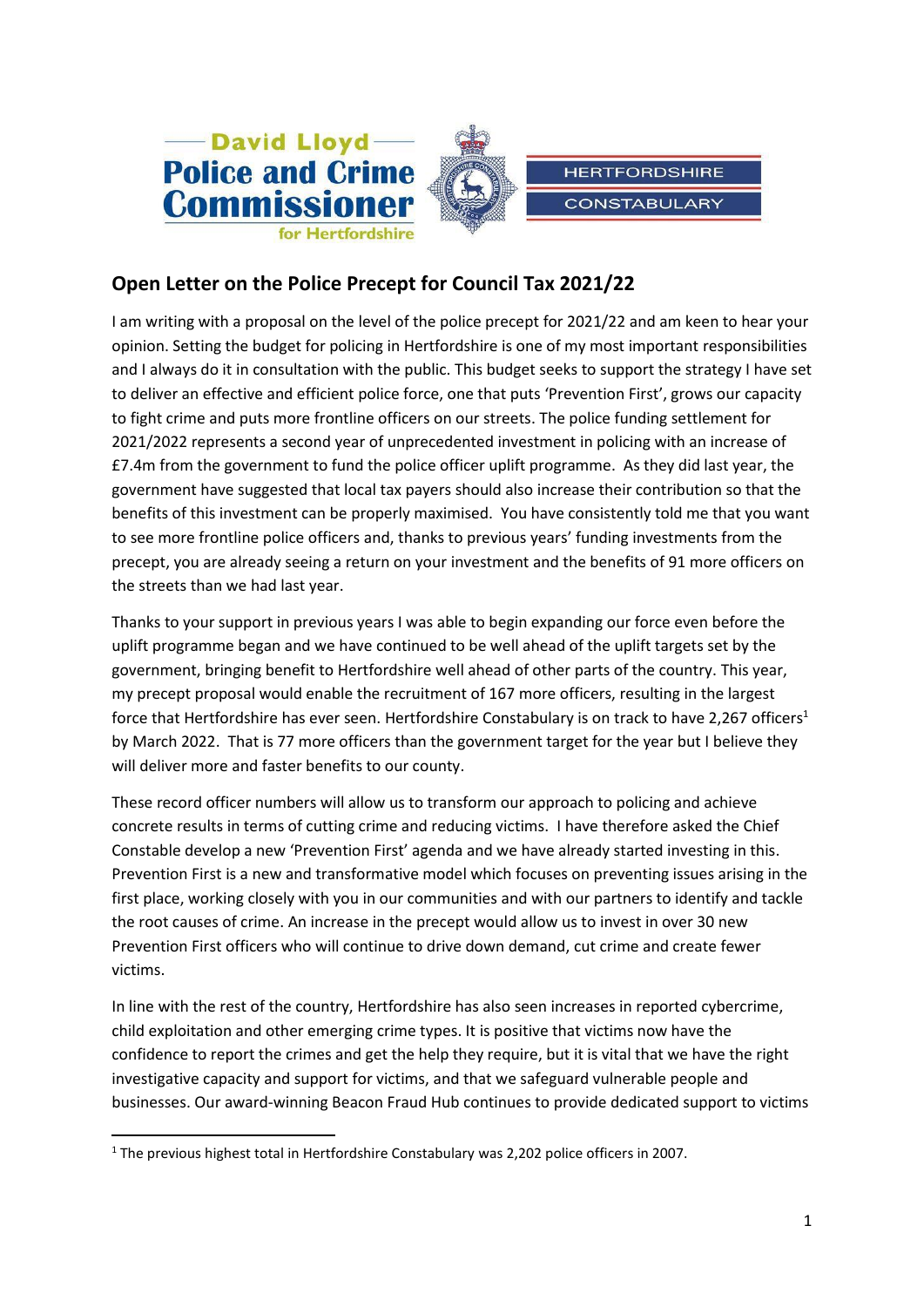of fraud, supporting over 4,200 victims last year and being instrumental in recovering £300,000 of lost monies for victims of fraud. In line with the priorities outlined in my Community Safety and Criminal [Justice Plan: Everybody's Business](https://www.hertscommissioner.org/fluidcms/files/files/pdf/Police-and-Crime-Plan/109614-Herts-Con-Everybodys-Business-v2.pdf), I want to expand victim services so that we can continue to help and safeguard victims and support the preventative and protective nature of the service.

I want to use the flexibility granted by the government to raise the council tax precept by £15 per year for the equivalent of a Band D property. This would generate an additional £6.796m in income in 2021/22, enabling us to expand frontline policing and deliver the investments I have outlined. This increase would still leave Hertfordshire with one of the lowest levels of precept in the country.

Yours faithfully,

Dann Liby)

**David Lloyd Police and Crime Commissioner for Hertfordshire**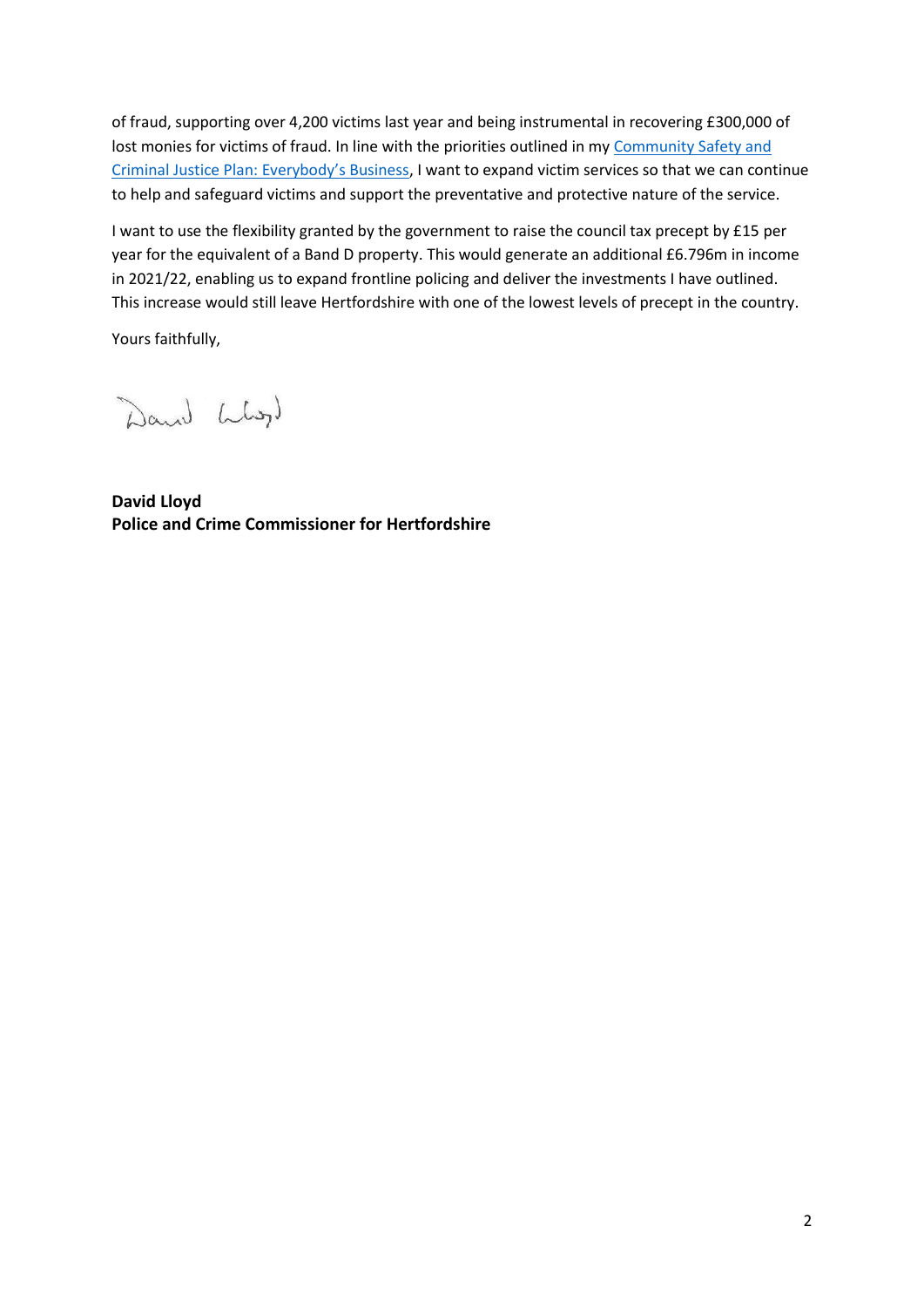

## **Appendix A**

## **Response to the Police Precept Consultation 2021/2022**

In December 2020, I issued an Open Letter ahead of setting the police element of Council Tax precept for 2021/22. It set out my principles and strategy for setting the budget and asked the public for their opinion on the proposal. In the letter I set out my guiding principles around the need to deliver an effective and efficient police force, one that puts prevention first, grows our local capacity to fight crime, and puts frontline officers on our streets. The Open Letter set out the opportunity that the police funding settlement represents in unprecedented investment in policing with an increase of £7.4m from the government to fund the police officer uplift programme. Like last year, the government suggested that local tax payers should also increase their contribution so that the benefits of investment can be properly maximised.

In my Open Letter I thanked the public for their support in previous years which has allowed us to expand the force even before the uplift programme began, bringing benefit to Hertfordshire well ahead of other parts of the country. The proposal this year would enable the recruitment of 167 officers, resulting in the largest force that Hertfordshire has ever seen, with 2,267 officers by March 2022. This is 77 more officers than the government target for the year, but I believe they will deliver more and faster benefits to our county. I set out that these record numbers will allow us to transform our approach to policing and achieve concrete results in terms of cutting crime and reducing victims. I have asked the Chief Constable to develop a new 'Prevention First' agenda and we have already started investing in this. Prevention First is a new and transformative model which focuses on preventing issues arising in the first place, working closely with you in our communities and with our partners to identify and tackle the root causes of crime. An increase in the precept would allow us to invest in over 30 new Prevention First officers who will continue to drive down demand, cut crime and create fewer victims.

The Open Letter also set out the challenges presented this year. Like many other forces, this includes increases in reported cybercrime, child exploitation and emerging crime types. I am pleased that victims now have the confidence to report crime and get the help they require, but it is vital that we have the right investigative capacity and support for victims. You will know that putting victims at the centre remains at the heart of my Community Safety and Criminal Justice Plan.

I outlined in the Open Letter that I wanted to use the flexibility granted by the government to raise the council tax precept by £15 per year for the equivalent of a Band D property. This asks taxpayers to pay between 83p and £2.50 per month extra on their tax bill. This would generate an additional £6.796m in income in 2021/22, enabling us to expand frontline policing and deliver the investments I have outlined.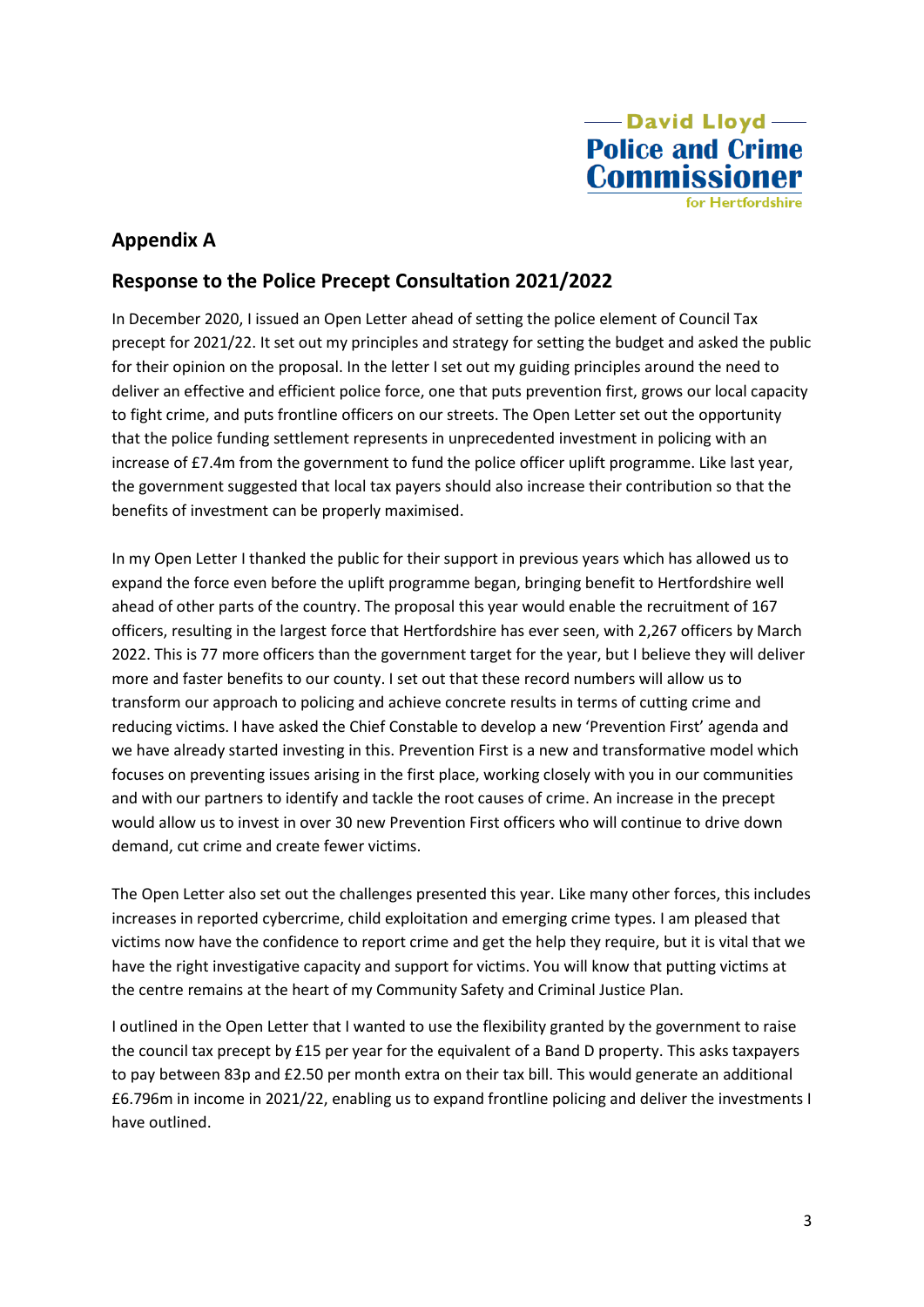| Table 1: Proposed Precept increase by Household Bands A-H (2021/2022) |  |  |
|-----------------------------------------------------------------------|--|--|
|                                                                       |  |  |

| <b>Band</b>          |                                                         |       |       | ID    |       |       |               | ΙH    |
|----------------------|---------------------------------------------------------|-------|-------|-------|-------|-------|---------------|-------|
| 2020/21 Charge £     | 132.00  154.00  176.00  198.00  242.00  286.00          |       |       |       |       |       | 330.00 396.00 |       |
| 2021/22 Charge £     | 142.00 165.67 189.33 213.00 260.33 307.67 355.00 426.00 |       |       |       |       |       |               |       |
| Increase per year £  | 10.00                                                   | 11.67 | 13.33 | 15.00 | 18.33 | 21.67 | 25.00         | 30.00 |
| Increase per month £ | 0.83                                                    | 0.97  | 1.11  | 1.25  | 1.53  | 1.81  | 2.08          | 2.50  |

## **Methodology**

On 18 December 2020, the Open Letter was posted on my website and a press release sent out to the local media and to all Town and Parish Councillors via the Hertfordshire Association of Parish and Town Councils. The Open Letter received the following coverage across the county:

- Watford Observe[r Council tax rise will pay for Herts' biggest ever police force](https://www.google.com/url?rct=j&sa=t&url=https://www.watfordobserver.co.uk/news/18972938.council-tax-rise-will-pay-herts-biggest-ever-police-force/&ct=ga&cd=CAEYACoTOTU4NDY1NTY2MjU1MjY3MzA5NTIaMDNjZWY2ZGM4ZWMyZmZhYTpjb206ZW46VVM&usg=AFQjCNGI6Ng3pfqTAMqVglEQWiB6AFlF0g)
- Hemel Today [Commissioner plans for Hertfordshire's largest ever police force -](https://www.google.com/url?rct=j&sa=t&url=https://www.hemeltoday.co.uk/news/people/commissioner-plans-hertfordshires-largest-ever-police-force-funded-planned-council-tax-increase-3077722&ct=ga&cd=CAEYACoTMzU0NzU4OTA5MzI5NTgxMjk2MDIaMDNjZWY2ZGM4ZWMyZmZhYTpjb206ZW46VVM&usg=AFQjCNEjbZ7HIWAHox8QMgP4Lh0gtEJFMA) funded by [planned council tax](https://www.google.com/url?rct=j&sa=t&url=https://www.hemeltoday.co.uk/news/people/commissioner-plans-hertfordshires-largest-ever-police-force-funded-planned-council-tax-increase-3077722&ct=ga&cd=CAEYACoTMzU0NzU4OTA5MzI5NTgxMjk2MDIaMDNjZWY2ZGM4ZWMyZmZhYTpjb206ZW46VVM&usg=AFQjCNEjbZ7HIWAHox8QMgP4Lh0gtEJFMA)
- Bishop's Stortford Independent [Council tax bills set to rise to pay for more police in](https://www.google.com/url?rct=j&sa=t&url=https://www.bishopsstortfordindependent.co.uk/news/herts-household-bill-for-police-set-to-rise-to-213-next-year-9146020/&ct=ga&cd=CAEYACoTMzI0NzcxMzU5MzY0MzM4NTkyMjIaMDNjZWY2ZGM4ZWMyZmZhYTpjb206ZW46VVM&usg=AFQjCNE0zrp197nytNhrsVpvCBdah3x2cg)  [Hertfordshire](https://www.google.com/url?rct=j&sa=t&url=https://www.bishopsstortfordindependent.co.uk/news/herts-household-bill-for-police-set-to-rise-to-213-next-year-9146020/&ct=ga&cd=CAEYACoTMzI0NzcxMzU5MzY0MzM4NTkyMjIaMDNjZWY2ZGM4ZWMyZmZhYTpjb206ZW46VVM&usg=AFQjCNE0zrp197nytNhrsVpvCBdah3x2cg)

In addition, the Open Letter was also circulated via the On-line Watch Link (OWL) network twice during the consultation period to over 165,000 households. This was also accompanied with an online Frequently Asked Question (FAQ) information sheet<sup>2</sup> to help provide additional information to the typically asked questions on the precept.

Throughout the course of the 28-day consultation period to 15 January 2021, my proposal was highlighted widely using social media including Facebook (hertspcc) which reached 3,041 people and had 397 engagements, and through Twitter (@hertspcc) which saw 5,241 impressions and had 538 engagements. In total, I received 4,682 detailed responses to my proposal from members of the public and Councillors. The Chief Constable, Charlie Hall, and his Chief Officers have also been consulted on my proposal and agree that an increase in the precept is required in order to: maximise the opportunity to invest in Prevention First, manage growing demand, invest in frontline officers and support victims whilst providing a value for money service.

## **Summary of the Feedback**

**.** 

Three fifths (61 per cent or 2,762) of the 4,464 of residents that responded to the online survey or via email said they supported and increase in the precept, equivalent for a Band D household of £15 per annum to ensure the transformation of the force around prevention, an increase in frontline officers and increased support for victims of crime. This is more than double the number of respondents that disagreed with the proposed increase (29 per cent, 1316 respondents). 10 per cent (495 respondents) remaining neutral or did not state an opinion. Of those that completed the survey 2,212 left detailed comments.

<sup>2</sup> <https://www.hertscommissioner.org/public-consultation>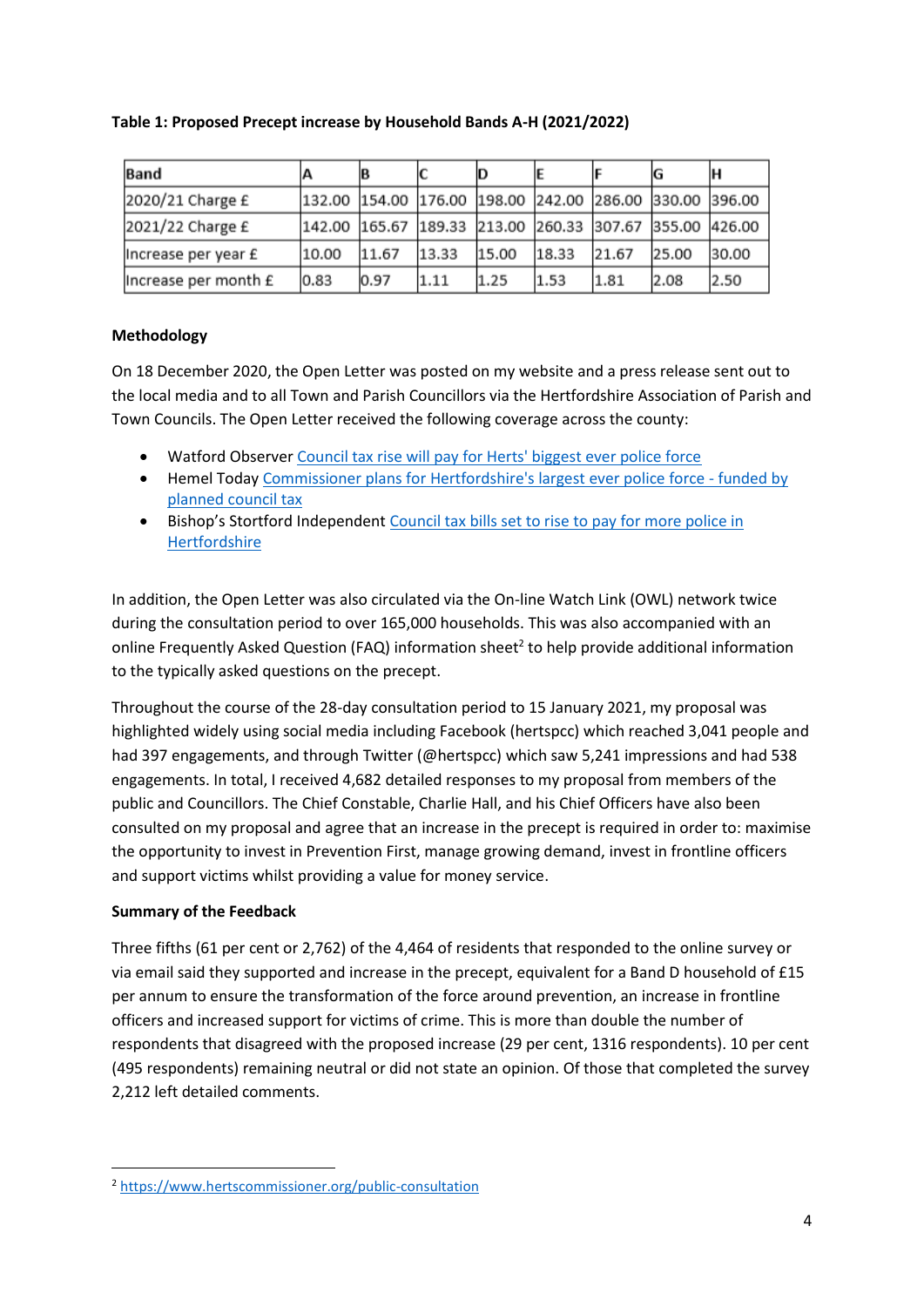### **Graph 1: Summary of responses from the online survey**

The Commissioner would like to hear your views on whether you agree with his O1 1. proposal to raise the police element of the Council Tax precept by £15-a-year to fund Hertfordshire's largest ever force.



#### **Table 2: Total responses from the online survey and emails**

|                 | Percentage | <b>Number</b> |  |  |
|-----------------|------------|---------------|--|--|
| Agree           | 61%        | 2,762         |  |  |
| <b>Disagree</b> | 29%        | 1,316         |  |  |
| <b>Neutral</b>  | 10%        | 495           |  |  |
| <b>Total</b>    |            | 4464          |  |  |

## **Summary of the Public Feedback**

Many of the 2,762 respondents who were in favour of the increase in the council tax precept, welcomed the prospect of improved visibility and availability of frontline officers and supported increasing the capacity of officers upfront in order to better manage demand:

"*More Police Officers make us safer. An extra £15.00 a year is a drop in the Ocean. People should cook and not get that "takeaway" for one week which would cover this."*

*"Fortunately, Hertfordshire is generally a low crime county and the extra officers will help keep it that way. In my view it is far better to invest in more resources now rather than having to catch up later on should crime levels increase."*

There was also a high proportion of respondents who mentioned what the additional officers should be doing and where they should be deployed in support of dealing with everyday' crimes including noise complaints, drugs, speeding and ASB:

*"It will be worth it to have more police officers to catch/prevent crime & criminals, not to mention the huge number of obviously non-road legal vehicles in a poor state & being driven by maniacs!"*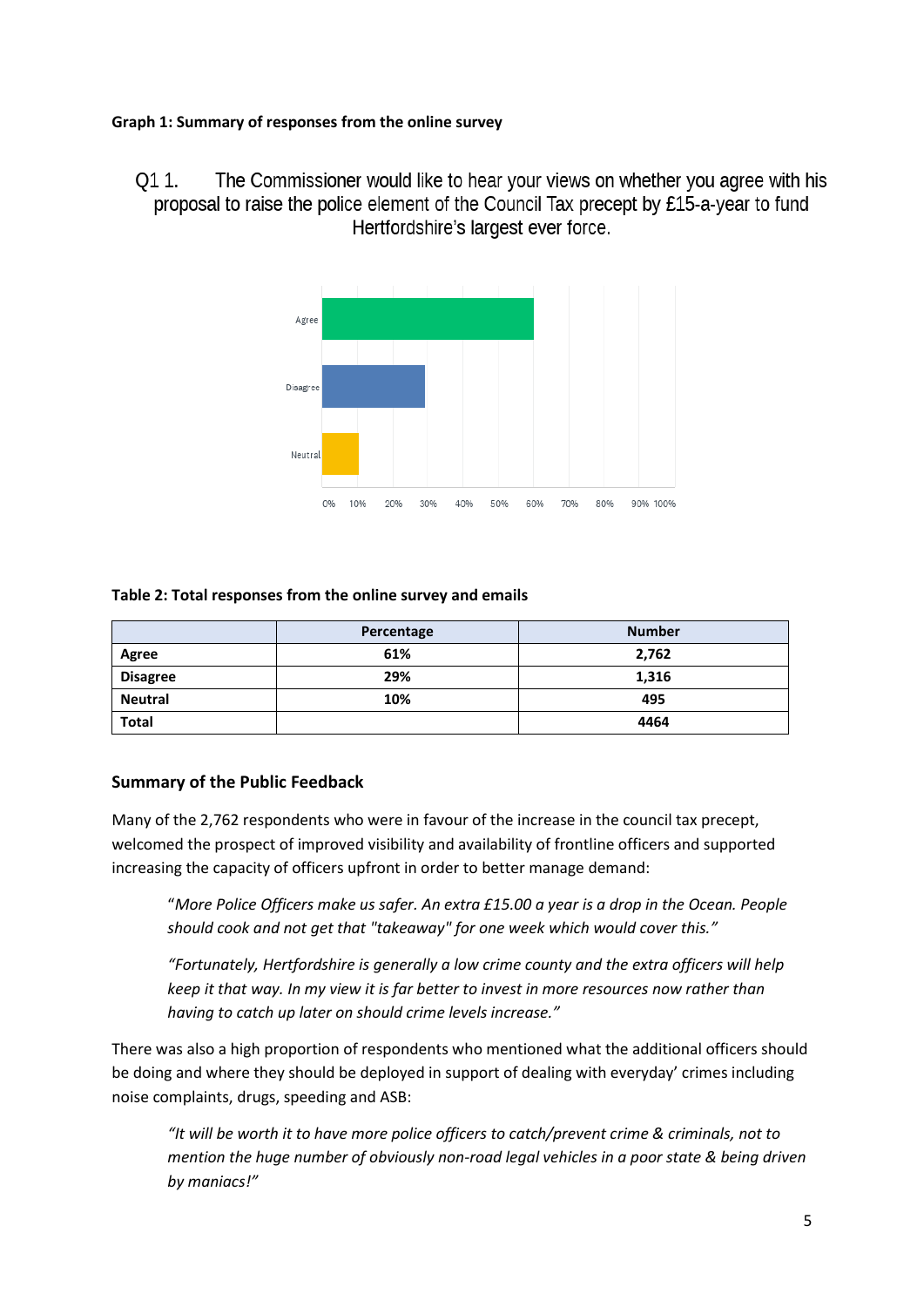*"I totally support the Commissioner's plan and request to raise the precept. It is perhaps the most important responsibility of government to protect society. It is clear with the growing evidence of drug and violent related crimes as well as other domestic issues an increase in police officer numbers is urgently required."*

*"A larger, more visible, police presence in the Three Rivers area would be very welcome, it would be nice to put some resource into 'low level' crime particularly traffic, speeding has become more of a problem and seems to be getting worse particularly in residential areas."*

There was also a proportion of respondents in favour who were giving their support on a 'conditional' basis. This related to wanting to know what the outcomes are that they will see as a result of the investment and reassurance that the money will be spent on the frontline and resolving cases:

*"I am in agreement…we want to see the crime rate down as well as solved cases up by a considerable percentage"*

*"I am supportive of the £15 proposal but want to see what outcomes are expected as a result. Getting more police officers is a means, not an end in itself".*

*"I have no problem paying any extra money, but I need to see that affecting my area. I don't want to pay extra money for them to be 20 miles away."*

There was also a number of respondents who favoured a larger increase in the council tax precept on the basis of wanting to better equip and reward frontline officers:

*"I would prefer to see the Council Tax precept raised by £20 p.a., with the extra £5 used to provide the best available equipment for officers on the front line and /or a financial bonus for those officers. I look forward to seeing more officers on patrol in the near future".*

Of the 29 per cent (1316 respondents) who were not in favour of the proposed increase to the police element of council tax precept, their reasons can broadly be categorised around some key themes. Firstly, because of the financial impact of Covid-19 with regards to unemployment, insecure futures and affordability. Secondly, there were concerns regarding the lack of visibility of the police, past experiences or a sense of feeling ignored or lack of proactiveness. Some of the typical responses relate to:

*"Whilst I appreciate having more police would be useful and this would need to be paid for, is now the time to increase people's outgoings - and certainly for me £15 on one element of the council tax, is incredibly worrying- when the country is in lockdown again and so many people have lost their jobs and all incomes have been and could still be affected in the coming months?"*

*"Every year the council tax rises and it's becoming too expensive and with the Covid19 pandemic and people been furloughed it will be out of reach for most people."*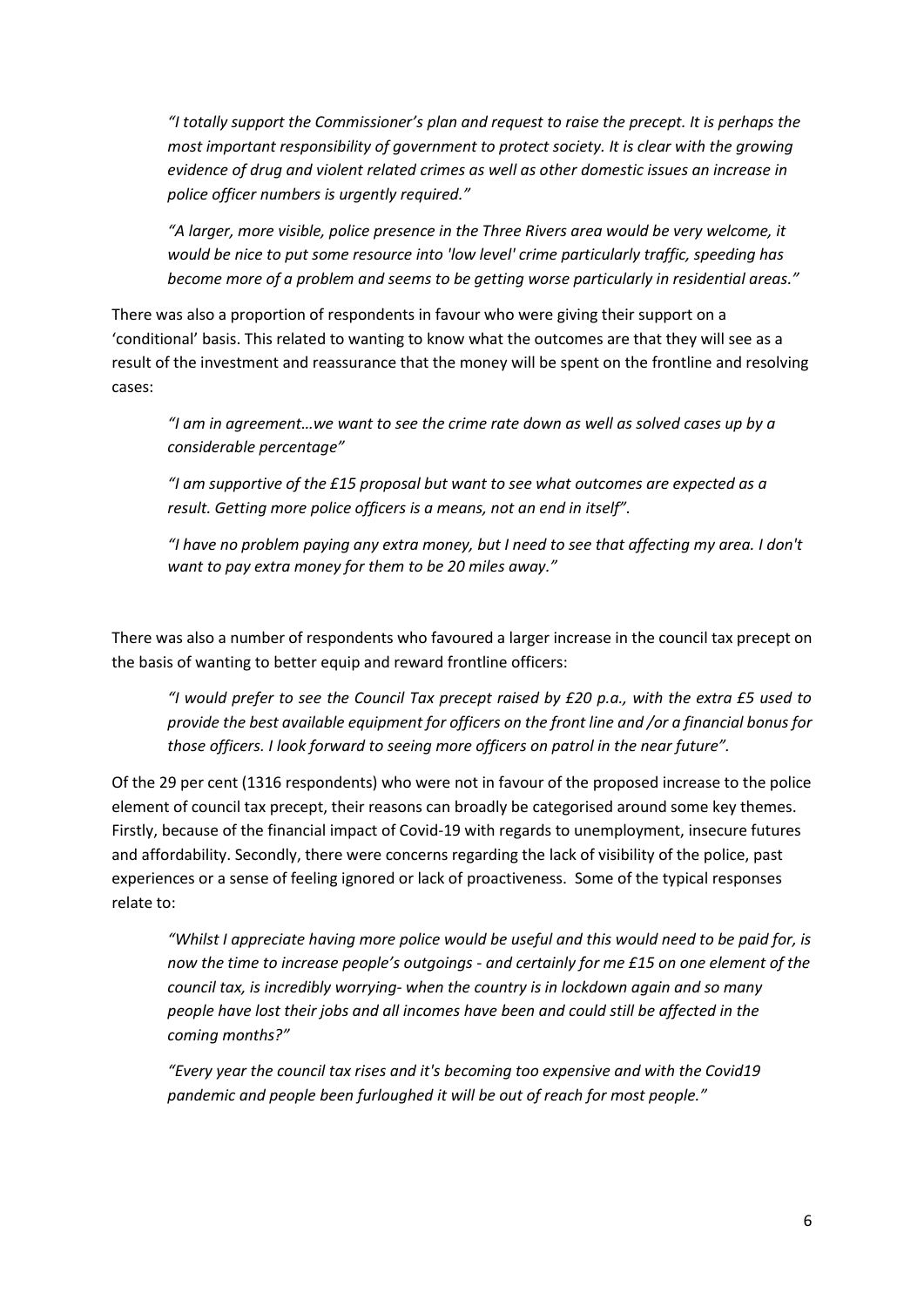## **Neural / indifferent**

Around 10 per cent of respondents were indifferent with their response, expressing neither support nor objection to the proposal. Many took the opportunity instead to ask a question or sought clarification, for instance how the precept is calculated, a misunderstanding that it only relates to Band D or giving an opinion on the relative merits of certain roles within the wider policing family such as PCSOs. There was also a high number of road safety concerns raised by residents.





#### As illustrated here through the following quotes:

*"Thank you. It would have been far more useful to see how our resource is allocated via a scatter chart i.e. map the area of Hertfordshire where crime activity occurs then map on the allocation of police resources. This would be helpful rather than conveying that we have 2,200 police in Hertfordshire - keep the Hertfordshire people to be involved more. Thank you for all you're doing to prevent crime!"*

*"You do not make it clear whether the officers you will be recruiting will be PCSO's or Police Officers".* 

#### **General Observations**

There were a number of residents who were in favour of the police publicising operationally what they have done to help promote confidence and improve public profile.

*"…Also be more informative on what you do for the community and what you achieve to boost the police profile. In the Spanish papers you read all the time what the police have done and arrests they have made. Thank you for what you all do".*

Several respondents mentioned the closure of some police stations across the county and the accessibility to front counter services. I recognise that some people believe there are no longer operational police stations in places St Albans, Berkhamsted and Tring. This is not the case. The police stations in those areas have a full complement of officers and staff. They do not have front counters as those counters were not well utilised when they were operational, and they were not